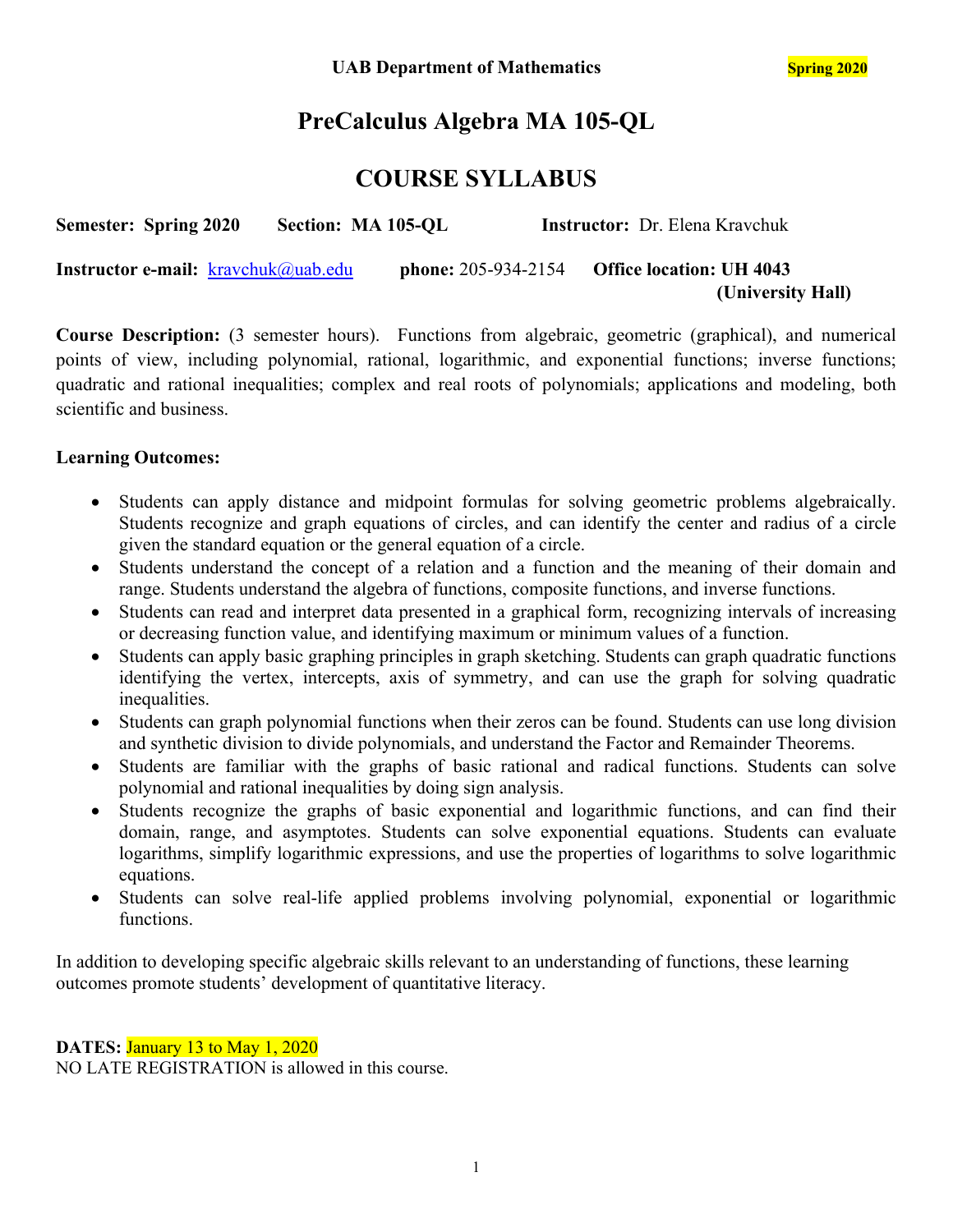**WITHDRAWAL:** The last day for withdrawing from this course without the payment of full tuition and fees is **January 13, 2020**. The last day to withdraw from this course with a grade of *W* is **March 13, 2020**. Students withdraw from a course by completing the appropriate paperwork online or in the UAB Registrar's Office in the Hill University Center. The signature of the instructor is not required.

**PREREQUISITES:** Undergraduate level MA 102 Minimum Grade of C or MA 105/107 Math Placement 75 or MA 106 Math Placement 75 or MA 125 Math Placement 75 or MA 126 Math Placement 75 or Math Placement Test 46.

**MATERIALS -** *Precalculus Algebra MA 105 package,* which includes a *UAB Math 105 Student Workbook, by Elena Kravchuk*, 2014, Pearson/ Prentice Hall, and MyMathLabPLus **ACCESS CODE, is required**. You may not need an access code if you are *retaking MA 105 previously taken in Fall 2019 or later (contact your instructor about directions for reenrolling).* 

**Disability Support Services (DSS).** UAB is committed to providing an accessible learning experience for all students. If you are a student with a disability that qualifies under Americans with Disabilities Act (ADA) and Section 504 of the Rehabilitation Act, and you require accommodations, please contact Disability Support Services for information on accommodations, registration and procedures. Requests for reasonable accommodations involve an interactive process and consist of a collaborative effort among the student, DSS, faculty and staff. If you are registered with Disability Support Services, please contact DSS to discuss accommodations that may be necessary in this course. If you have a disability but have not contacted Disability Support Services, please call 934-4205 or visit http://www.uab.edu/dss or Hill Student Center Suite 409.

**Calculator policy:** Scientific calculators may be used for homework and quizzes. **Students may not use personal calculators during testing**. You must use the on-screen calculator on your personal computer when testing remotely with ProctorU.

# **Access for a Course in MyMathLab Plus**

All Homework, Quizzes, and Tests for this course are available only in MyMathLab Plus. A MyMathLab Plus account has already been established for you and must be activated.

- Log in to **BlazerNet** and click on the MyMathLab Plus link.
- Click on your course.
- Choose one of the following:
	- o Access Code (enter your printed code)
	- o Buy Now (credit card required)
	- o Pay Later (allows temporary access, good for only 14 days, no extensions when it expires)\*

\***Once Pay Later (Temporary Access) has expired, you will be prompted to choose Access Code or Buy Now. You will no longer have access to your course materials and assignments in MyMathLab Plus until you enter your code or purchase it.** Please note that there will be **NO EXTENSIONS for missed homework, quiz, or test deadlines due to failure to purchase access to your online materials.** 

If you have any questions regarding your MyMathLab Plus account or access to your account, email your course instructor or you may stop by the Math Learning Lab in HHB202.

**Please note that there will be NO EXTENSIONS for missed homework, quiz, or test deadlines due to failure to purchase access to your online materials.**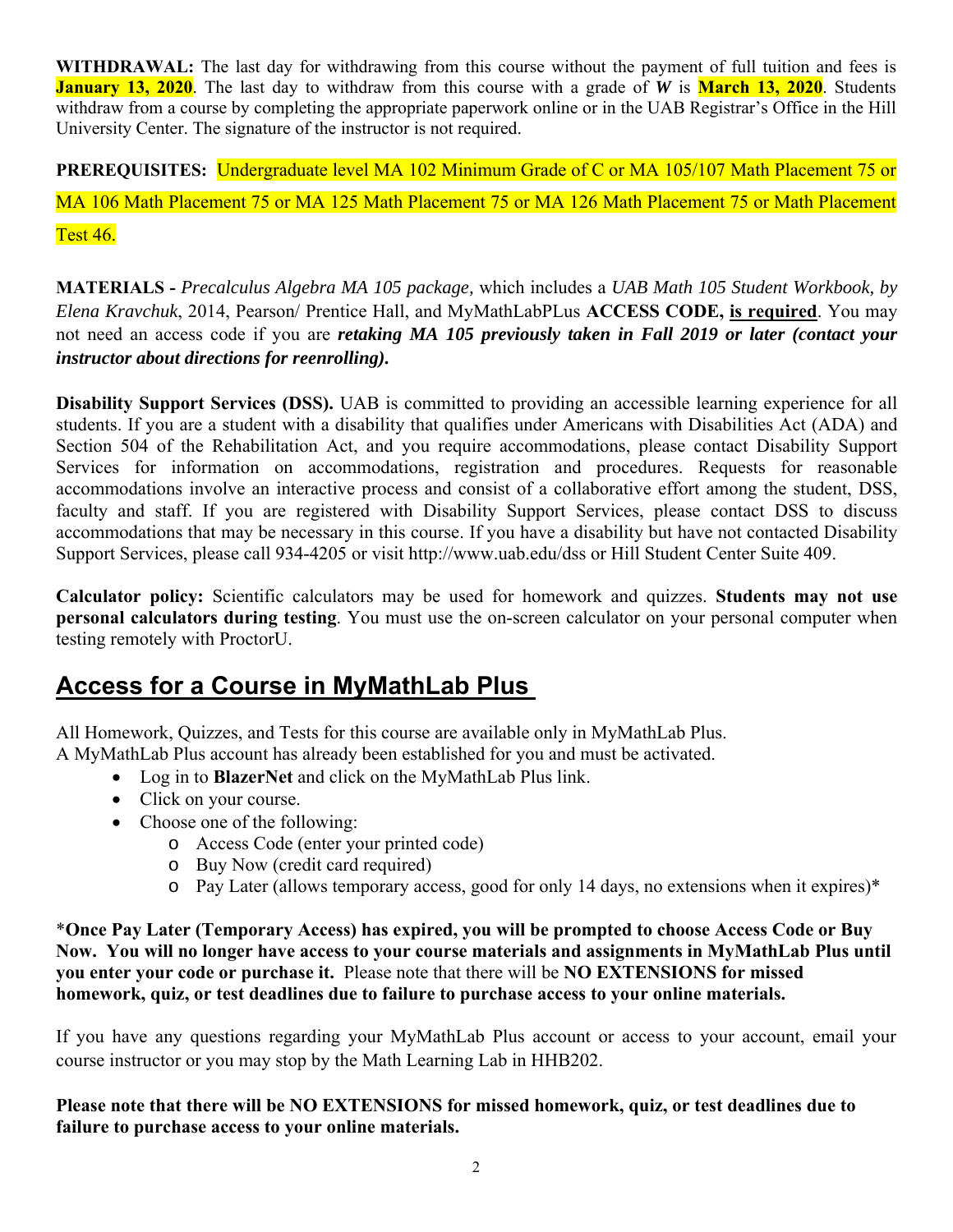**ATTENDANCE POLICY -** Although physical class meetings are not part of this course, participation in all learning activities is required and points will be awarded. The class WEEK **begins on Sunday** and **ends on Saturday** unless otherwise indicated.

Students must be available to work on assignments throughout the week. All assignments have strict deadlines, and some have limited availability. See the course schedule for details.

**ELECTRONIC OFFICE HOURS -** The Course Instructor is available by e-mail, through the Discussion Board in Canvas, or in case of emergency by telephone on weekdays between the hours of 8:00am-5:00pm (CST).

*Communication Through UAB E-Mail* - If you need to communicate one-on-one with the Course Instructor, please use the UAB email system (kravchuk@uab.edu). Individual meetings through chat or in person should be requested through email.

*Communication Through Discussion Board* - Students may post course-related questions in the Discussion Board. To use this mode of communication please:

- 1. Go into Canvas.
- 2. Click on the *Discussions* button, which is located on the left of your Canvas screen.
- 3. Click on *General Questions for the Instructor*.
- 4. Type your course-related question(s).

The Course Instructor checks this forum daily and will respond within 24 hours.

*Communication Through Telephone* - In an emergency you may call the Math Department office and leave a message for the Course Instructor at 205-934-2154.

## **STUDENT EXPECTATION STATEMENT:**

The Course Syllabus and Schedule serve as a Contract by which the student must comply. An excuse of "not knowing" information covered in these documents is not an acceptable excuse for making mistakes in this class. **To emphasize the importance of knowing the syllabus you must take a Syllabus Quiz before beginning any other assignments.**

- Students are required to complete weekly assignments and learning activities by the deadline. All deadlines are based on CST (Central Standard Time). **There are no extensions of deadlines**.
- Students are expected to follow the instructions for each assignment. Instructions for each assignment can be found in the Course Syllabus and Class Schedule, as well as on each assignment under the Assignments button in Canvas. A deduction in points will be applied to submitted assignments which do not comply with the instructions.
- Students are expected to participate in weekly **Group Discussions in Canvas.**
- Students are expected to submit **individually written solution to weekly Problems in Canvas under the Assignments button or in the appropriate Module** *before the deadline***.** Once a problem is submitted, it will be graded as is. Therefore, students are expected to triple-check their work before submitting it. Canvas will not allow a student to return to a Problem once it is submitted. Therefore, the student must submit only completed problems. **Problems are NOT accepted in e-mail**.
- Students are expected to submit all **Homework, Quizzes, and Tests in MyMathLab Plus by the due dates**.
- Students are expected to read all sections in the Canvas website for this course before beginning work on the assignments, and they must visit this site at least once every 24 hours.
- Students are expected to check their UAB e-mail daily and respond within 48 hours to instructor emails. Regular communication via e-mail with the Course Instructor is expected.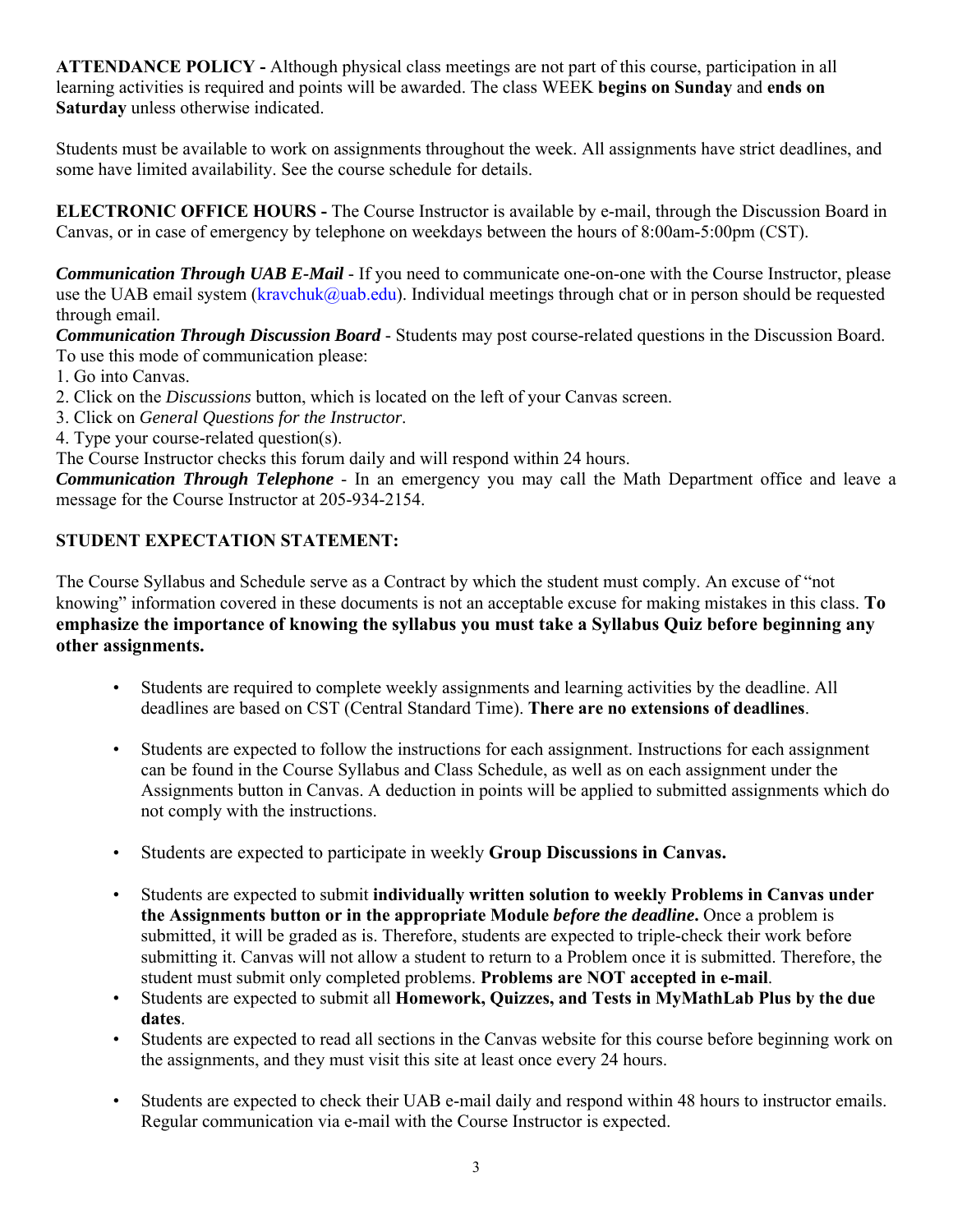- All students are required to obtain and use the UAB email address that is automatically assigned to them as UAB students. All official correspondence will be sent ONLY to the @UAB.edu email address.
- All students are responsible for ensuring that the correct UAB e-mail address is listed in Canvas by the end of Week 1 as well as to ensure that their UAB e-mail account is in proper working order during the entire time they are enrolled at UAB. Email is the only way the Course Instructor can, at least initially, communicate with students. It is the student's responsibility to make sure a valid e-mail address is provided. Failure on the student's part to do so can result in the student missing important information that could affect the grade. **Students are responsible for the information that is sent to their UAB email account.** The Course Instructor will not accept e-mails sent from e-mails accounts other than UAB.
- Students are expected to devote an average of 8 to 12 hours per week to the assignments.
- Students are expected to have a back-up plan in the event their computer has operational problems, there is loss of electricity, or there is loss of Internet access. These are not an excuse for late or incomplete submission of assignments, nor are they acceptable reasons for an assignment deadline extension. UAB's MLL, most public libraries, school libraries, university libraries, etc. have computers with Internet access and are available for use by the public.
- The Math Learning Lab (**MLL**) in 202 Heritage Hall is available for student use Monday through Friday. Students in this course may use the computers to complete assignments, and they may get assistance from math tutors. The hours of operation are Monday through Thursday 9:00am to 7:00pm, and Fridays 9:00am to 2:00pm. Limited hours are available during final exams. The MLL is closed during all holidays and breaks. Go to the math department website and click on Student Resources tab for details (http://www.uab.edu/mathematics).
- Students are expected to participate in this course by following the Course Syllabus, Class Schedule, and any additional information provided by the Course Instructor.
- Students are expected to remain in regular contact with the Course Instructor via Canvas and UAB email as well as through participation in the Discussion Board and submission of assignments. The Course Instructor will communicate on the Canvas Announcement page, Discussion Board and/or via UAB e-mail.
- Students are expected to use the UAB e-mail for one-on-one instructor/student conferencing or to schedule an individual chat session or personal meeting. If a student has a question about a particular problem from MyMathLab (homework or quiz), then he should use the Ask My Instructor link to email the instructor.
- **Students are expected to review their grades and comments on graded assignments in Canvas within one week of submitting for grading. The Course Instructor does not use e-mail to communicate grades or comments about graded assignments. Assignments are graded within one week of being submitted into Canvas by the student. It is the student's responsibility to review grades within one week of submitting an assignment and e-mail the Course Instructor within the same time period if a grade is not showing.**
- Students in this class will be expected to:
	- o Speak and write Standard English.
	- o Work cooperatively with others.
	- o Possess independent reading and study skills at the university level.
	- o Possess basic computer skills.
	- o Possess the appropriate computer software and hardware necessary for successful participation in the class.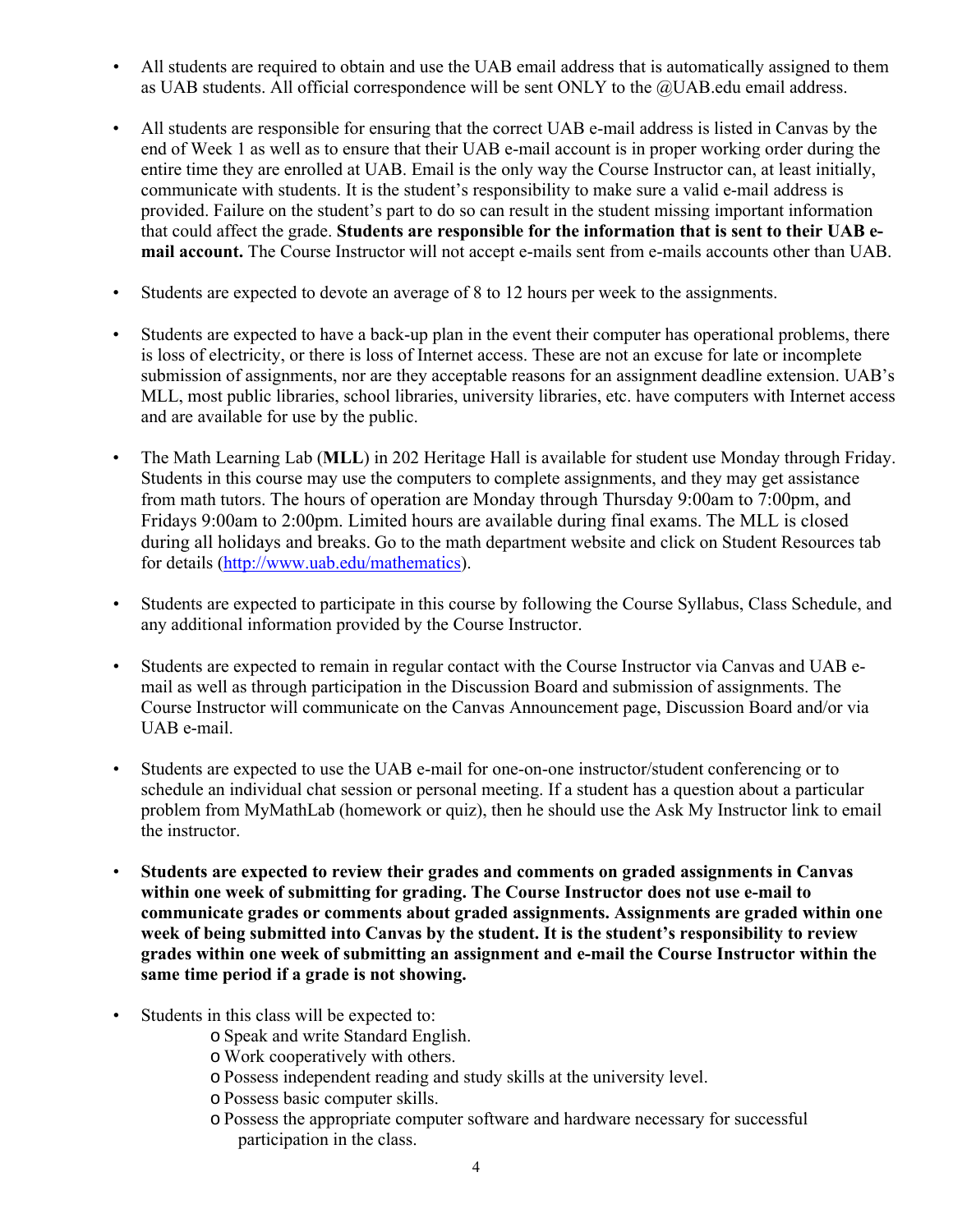• Because instructional materials on the course website may be copyrighted, students may not download materials on the site to their desktops, laptops, or PDAs, or alter or distribute any materials on the course site, unless clearly directed to do so.

**COURSE STRUCTURE -** This course is computer-based, and students must have reliable access to **BlazerNet** so they can work on their assignments in Canvas and MyMathLab Plus. Students must also ensure that they meet each of those system's requirements.

#### **CANVAS ASSIGNMENTS** include:

- **Introduction Discussion** The Introduction Discussion is required and due by the end of the day on **Friday, Jan 17.** The Introduction Discussion is worth 4 points. Students must upload a photo, answer ALL questions, and respond in a *meaningful* way to at least two other students. More information about grading the Introduction Discussion can be found in the directions in Canvas. This assignment gives students an opportunity to meet each other.
- **Lectures/Quick Quizzes** Students are required to watch video recorded lectures before they attempt the HW or Quiz. Every lecture is concluded by a short quiz (Quick Quiz). The combined credit for lecture and lecture quick quiz is 2 points (partial credit could also be awarded).
- **Group Discussions** There are 10 Group Discussions that are required, and each is worth 6 points. Students will be randomly assigned to a different Group each week in Canvas to discuss the current Problem (see schedule for dates). **Students must post over BOTH DAYS** for a **total of at least 3 times**. Meaningful posts include ideas and questions that are specific to solving the Problem. No credit is given for short or one word posts. **Students must NOT share their entire solution because this may lead to plagiarism**. Individually written solutions to the Problems must NOT be submitted in the Group Discussion. More information about grading the Group Discussions can be found in Canvas in the Course Information module. This assignment gives students an opportunity to work together to improve their quantitative reasoning ability and conceptual understanding of mathematical ideas.
	- **Problems** There are 10 Problems that are required, and each is worth 8 points. Each week students are required to solve a Problem with the help of their group. Students must READ the Problem and work on it *before*  participating in their Group Discussion. Go to the current week's Module to find the Problem. Each student must submit an individually written solution to each Problem in Canvas in the appropriate week Module by the deadline (see schedule for dates). Problems may be submitted using the text editor, but if students prefer to submit their hand written work, a photo of the hand written work may be uploaded. **If two or more students have an identical Problem, all will receive a score of 0 since the work must be** *individually written***.** Problems CANNOT be sent by email and cannot be submitted any way other than through the Problem link in the current week's Module. **There are no extensions or make ups for missed Problems.** Students should NOT wait until the deadline to submit their Problems because they run the risk of running out of time or having technical problems. NO late submissions are allowed. More information about grading the Problems can be found in the Course Information Page. This assignment gives students an opportunity to articulate their conceptual understanding of mathematical ideas.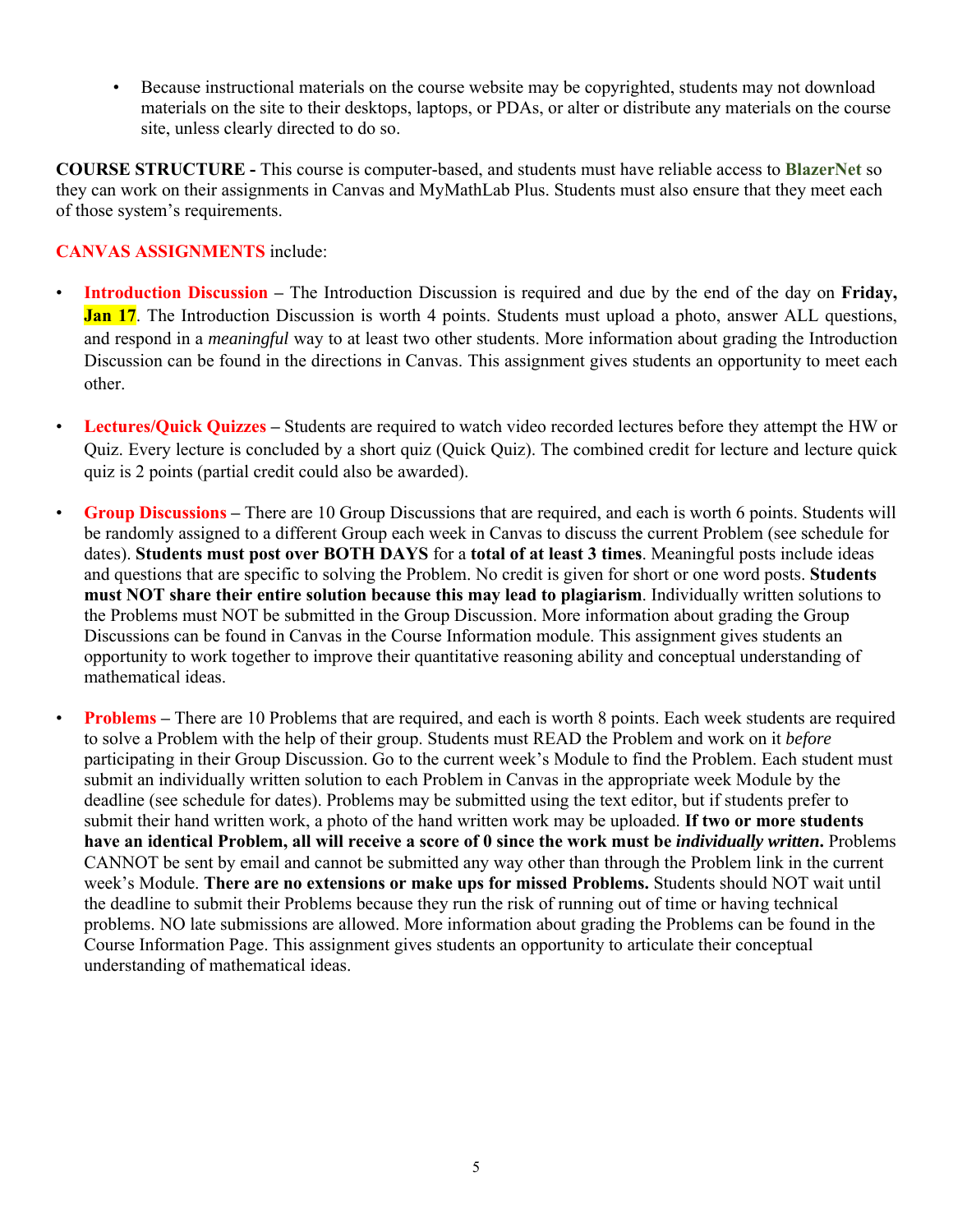#### **MyMathLab Plus ASSIGNMENTS** include:

- **Syllabus Quiz** is the prerequisite for the graded assignments. An unlimited number of attempts are available, and the highest score attained will count. Once you begin the assignment, you must complete it. Students should have a copy of their syllabus and class schedule to use during the assignment. This assignment gives students an opportunity to learn about the course policies and expectations.
- **Homework** There are 13 homework assignments that are required, and each is worth 10 points. Homework is completed and submitted in MyMathLabPlus (access code required), but a link to the software is located in both Canvas and BlazerNet. When the homework is submitted or closed in MyMathLabPlus, a score and percentage are given. The UAB score (out of 10 pts) for the homework can be found in Canvas under UAB Grade for MA 105 or online at https://secure.cas.uab.edu/mll/db/.

*An unlimited number of attempts can be made on each homework problem* before the deadline, so students should be able to earn 100% on all homework. If a problem is marked with a red  $X$  as incorrect, then the student can click on *Similar Exercise* at the bottom of the page and work another problem correctly for full credit (before the deadline). Students can go in and out of the homework as many times as they like before the deadline (all of the work is automatically saved). Students earn points for homework completed on or before the due date. **After the due date, students can review homework assignments and work similar exercises, but they can get only 50% credit for the work.** 

All homework is available at the beginning of the term, so students may work ahead as much as they like. **There is a set of prerequisite media (reading) assignments for each homework assignment.** There are no extensions or make ups for missed homework because the work can and SHOULD BE completed in advance of the deadlines.

• **Quizzes -** There are 13 quizzes. Quizzes are completed and submitted in MyMathLab Plus, but a link to the software is located in Canvas and BlazerNet. Each quiz is worth 10 points. Once the quiz is submitted in MyMathLab Plus, it is scored and a percentage is given. The UAB score (out of 10 pts) for the quiz can be found in Canvas under UAB Grade for MA 105 or online at https://secure.cas.uab.edu/mll/db/.

Students take the quizzes on their own schedule, but they can only earn the quiz points if the quiz is taken on or before the due date. Students must complete the quizzes BY THEMSEVLES without any assistance from another person, but they may use their textbook and notes. The quizzes are timed, and they must be taken in one sitting within 30 minutes. Students cannot exit the quiz or that will count as one of their attempts. Each quiz can be taken a maximum of two times. The higher grade attained will count.

All quizzes are available at the beginning of the term, so students may work ahead as much as they like. There are no extensions or make ups for missed quizzes because the work can and SHOULD BE completed in advance of the deadlines. **However, students can get 50% credit for the late submission.** 

- **Practice Tests (Review for test)** are available in MyMathLabPLus. The practice tests do not count towards a student's grade, but they are recommended as a way to help them prepare for their tests. Students may take the practice tests as many times as they like. The practice tests are also available in the student workbook.
- **Tests** There are 4 major Tests and cumulative Final Exam. Tests and Final Exam are completed and submitted in MyMathLab Plus, but a link to the software is located in Canvas and BlazerNet. Each test is worth **80 points**, and Final exam is worth **250 points**. **All students are REQUIRED to take ALL course Tests and Final exam using remote proctoring services through ProctorU**. There is a charge for this service (\$92.50 total, \$17.50 per test and \$22.50 for Final exam) and an appointment is required. Students who fail to make an appointment at least 3 days in advance will be subject to additional fees. **NOTE THAT STUDENTS ARE RESPONSIBLE**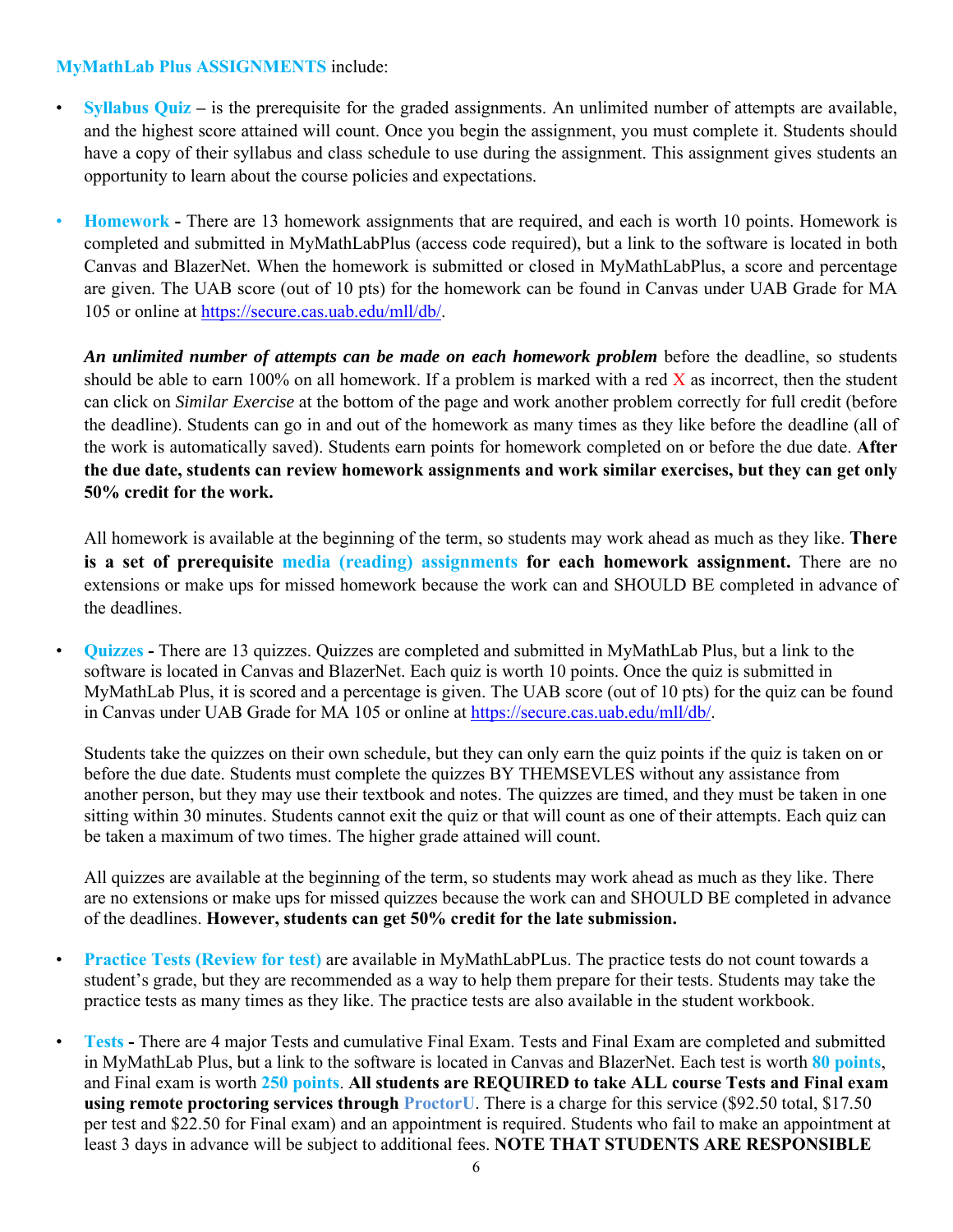#### **FOR PROCTORU TESTING FEES THAT ARE NOT COVERED BY UAB eLearning. UAB eLearning will NOT cover late** fees **or convenience testing fees but may cover regular test fees. Please see the ProctorU Student Information document posted in Canvas under the Course Information module.**

Once the test is submitted in MyMathLab Plus, it is scored and a percentage is given. The UAB score (points) for the test can be found in Canvas under UAB Grade for MA 105 or online at https://secure.cas.uab.edu/mll/db/. Tests have a 50 min time limit, Final Exam has a 120 min time limit, and they must be taken in one sitting. Students must use the computer scientific calculator during testing. No personal calculators are allowed. Students may use scratch paper during a test, but no credit is given for work done on the scratch paper. One or more photo IDs will be required for testing.

Students take the Tests on their own schedule, but they must be taken **on or before the deadline**. Students will be able to review their tests in MyMathLab Plus after the deadline has passed or after all students have taken the test.

Students must read the ProctorU info page in Canvas *carefully* and **make sure they have access to a computer with a microphone and a webcam well IN ADVANCE of the test deadline**. They must schedule an **appointment at least 3 days in advance** and should **test their equipment** at that time. More details about the technical requirements for ProctorU are found at http://proctoru.com.

The deadline for each Test is listed in the Course Schedule and below.

Test 1, Fri, February 7, 9:00 pm Test 2, Fri, February 28, 9:00 pm Test 3, Fri, March 27, 9:00 pm Test 4, Fri, April 24, 9:00 pm Final Exam, Wed, April, 29, 9:00 pm

**ALL Tests taken with ProctorU require an appointment at least 3 days in advance.** The tests may be taken ANY day and time until the deadline. **Failure to take a Test with ProctorU, power outages, technical issues, student personal problems, and failure to purchase an access code are NOT acceptable reasons for missing a Test deadline.** If students have problems with ProctorU, they should notify the instructor by email as soon as possible.

**Completing HW, Quizzes, and Tests in MyMathLab Plus -**All HW, Quizzes, and Tests may only be accessed through **BlazerNet.** Before students begin working at home, they must run the **browser check** and make sure they meet the **system requirements**. Please note that no make ups or extension of deadlines are given for technical problems. **Students can and should complete all HW and Quizzes well in advance of deadlines because these assignments are available from the first day of the term until the deadline.** 

## **TECHNICAL SUPPORT INFORMATION**

If technical problems are experienced with **BlazerNet** or **Canvas**, students should contact UAB AskIT at http://uab.edu/it/home/askit and also inform the instructor.

For help within **Canvas**, students should use the HELP tab at the top right.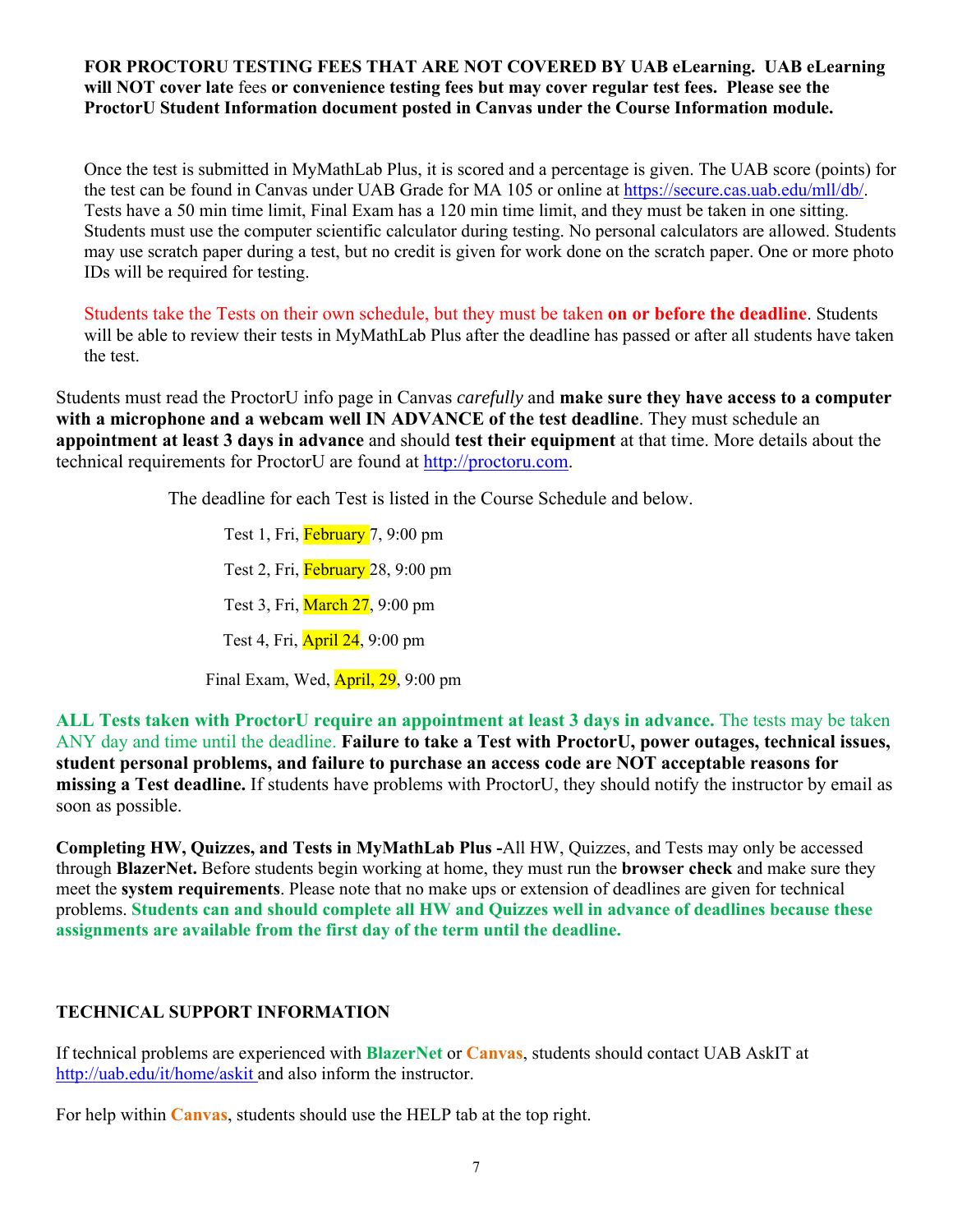If technical problems are experienced with **MyMathLab Plus**, students should log in and click on Help & Support at the top right or go to http://247pearsoned.custhelp.com/app. The quickest way to get support is to use the CHAT contact method. Students should also inform the instructor.

**Some troubleshooting tips** for problems with MyMathLab Plus:

- **Close the browser** and start again by logging into BlazerNet.
- **Try another browser** if yours doesn't work. Install and use only supported browsers (Google Chrome works better than others).
- You can only ACCESS YOUR COURSE through BlazerNet. **No other login pages will work**.
- If nothing works, contact Pearson's technical support via CHAT.
- Have a back-up plan. Make arrangements to work in the MLL or elsewhere in advance.
- **Email the instructor** if you have problems. He/she might be able to help.

**COURSE GRADES -** Students earn their grade in the course by accumulating points. There is a maximum of 1000 points available. No points are available after Final exam is taken, so students should earn as many points as possible throughout the semester by completing all assignments by the deadline. NO late assignments are accepted or allowed, and no adjustments will be made.

All assignment grades will be posted and maintained in the math department database (MADDIE), which can be accessed in Canvas by clicking on **UAB Grade for MA 105** or going to https://secure.cas.uab.edu/mll/db/.

Note that **FINAL GRADES are awarded by TOTAL POINTS EARNED**, NOT by percentages. Percentages give students an idea of how they are doing in the class on a day-to-day basis, but they are constantly changing since they are based on the deadlines as of the current date. Percentages are not rounded.

Homework, Quiz, and Test grades are automatically updated and loaded into the database on a daily basis. All other grades will be manually entered by the instructor as soon as possible after grading (usually within one week).

| <b>Grade Element</b> | <b>Points</b> | Quantity | <b>Total Points</b> |
|----------------------|---------------|----------|---------------------|
| Intro Discussion     |               |          |                     |
| Lecture Quizzes      | 2             | 13       | 26                  |
| <b>Discussions</b>   | 6             | 10       | 60                  |
| Group Problems       | 8             | 10       | 80                  |
| Homework             | 10            | 13       | 130                 |
| Quizzes              | 10            | 13       | 130                 |
| Tests                | 80            |          | 320                 |
| Final Exam           | 250           |          | 250                 |
| Total points         |               |          |                     |

Point distribution for MA 105-QL:

Grading scale for MA 105-QL: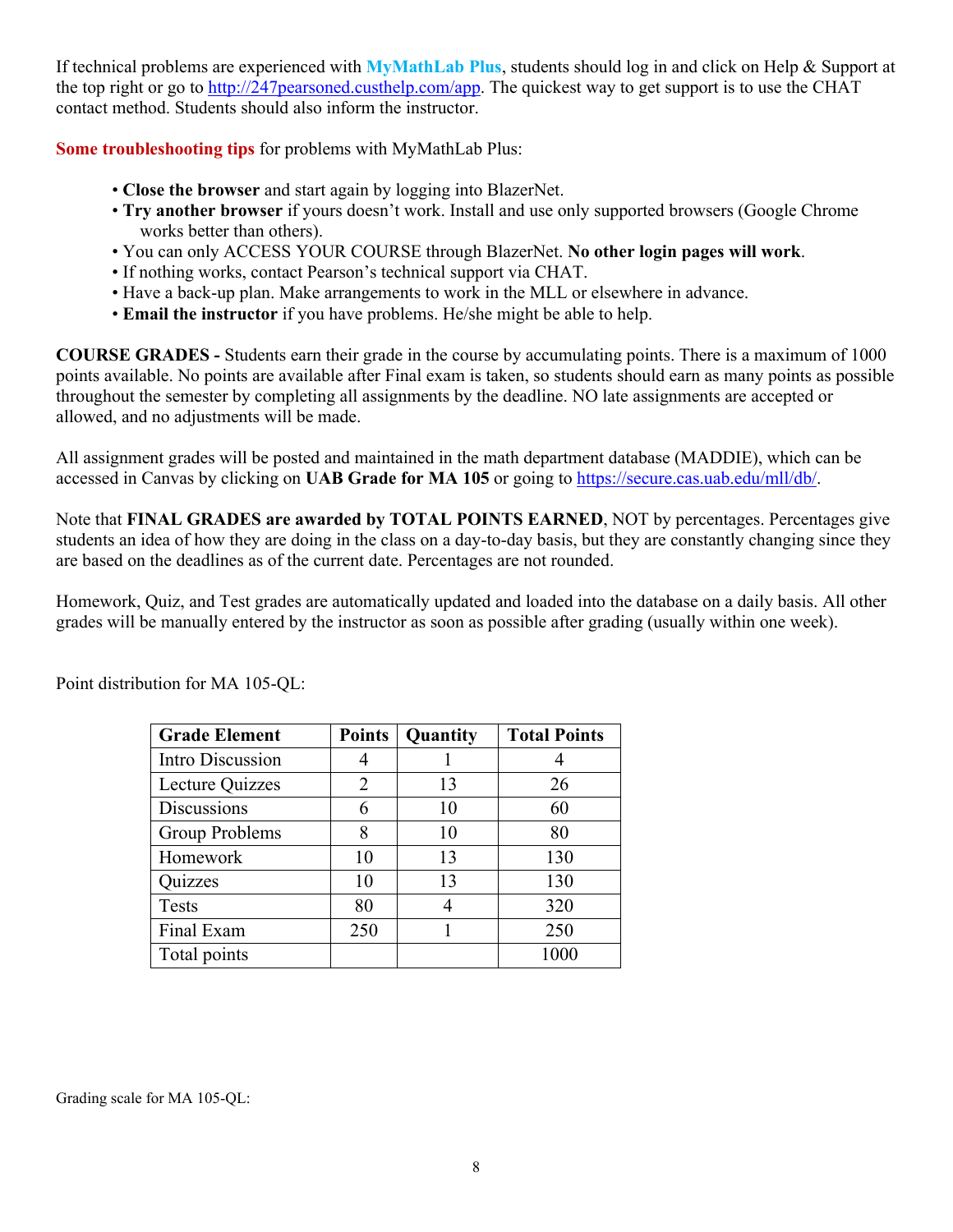| <b>Number of Points</b> | <b>Letter Grade</b> |  |  |
|-------------------------|---------------------|--|--|
| 880 to 1000             |                     |  |  |
| 750 to 879              | R                   |  |  |
| 620 to 749              | C                   |  |  |
| 500 to 619              | וו                  |  |  |
| Below 500               |                     |  |  |

*Please note that at the end of the semester, if a student has earned 745 points and has a 74.5% score, he earns a final grade of a "C", not a "B", because letter grades are based on TOTAL NUMBER of POINTS.*

**MAKE UP POLICY:** If a student misses 1 test deadline (not including the Final Exam), the Final Exam grade will be used to replace the missed test grade if the student formally makes a request to do so. The student must complete a Missed Test Request Form in the math department office (UH 4005) no later than 12:00 pm on the last day of classes. Note that only one missed test grade may be replaced with the Final Exam grade. All students are required to Take the Final Exam.

**Failure to schedule or take a test with ProctorU, computer problems, student personal problems, and not having the appropriate software (permanent access) are NOT acceptable excuses.**

There is no appeal for missed deadlines for Group Problems, Homework, or Quizzes. However, if a student has an unplanned, *emergency* circumstance that temporarily prevents him from participating in the class (such as documented hospitalization), then he should contact the instructor as soon as possible. A request for make-up work will be considered. Travel and/or work-related business do NOT qualify for make-up work.

#### **CANVAS SITE MAP FOR THE COURSE**

**Home**: This is the entry page for the course.

**Announcements**: This is where the instructor will post announcements. Please check it daily.

**Course Information**: All information about the course policies, expectations, and grading can be found here. Make sure you read everything carefully.

**Modules:** Go to the current week to find a list of objectives and links to assignments that are due (the Course Home page).

**Syllabus:** This is where the Syllabus is posted.

**Assignments**: There are links to all assignments here. You will have multiple assignments due each week, and the best way to keep up with them is by viewing the current Week in **Modules**. Each Week contains a list of the objectives and links to the assignments.

**Discussions**: You must go into the Discussions to complete your Introduction Threaded Discussion. The **Intro TD**  is REQUIRED. It is worth 4 points and is due **Fri, Jan 17**. General questions for the instructor should be posted also here so everyone can benefit from the information.

**People:** Find your current group members each week and participate in a Group Discussion on scheduled days to solve the week's Group Problem. There are 10 Group Discussions that are worth 6 points each. Participation is required and will be graded according to the Group Discussion rubric (see Rubric for MA 105 online Group Problems under Course Information).

**Grades:** You can find a link to your Canvas Gradebook.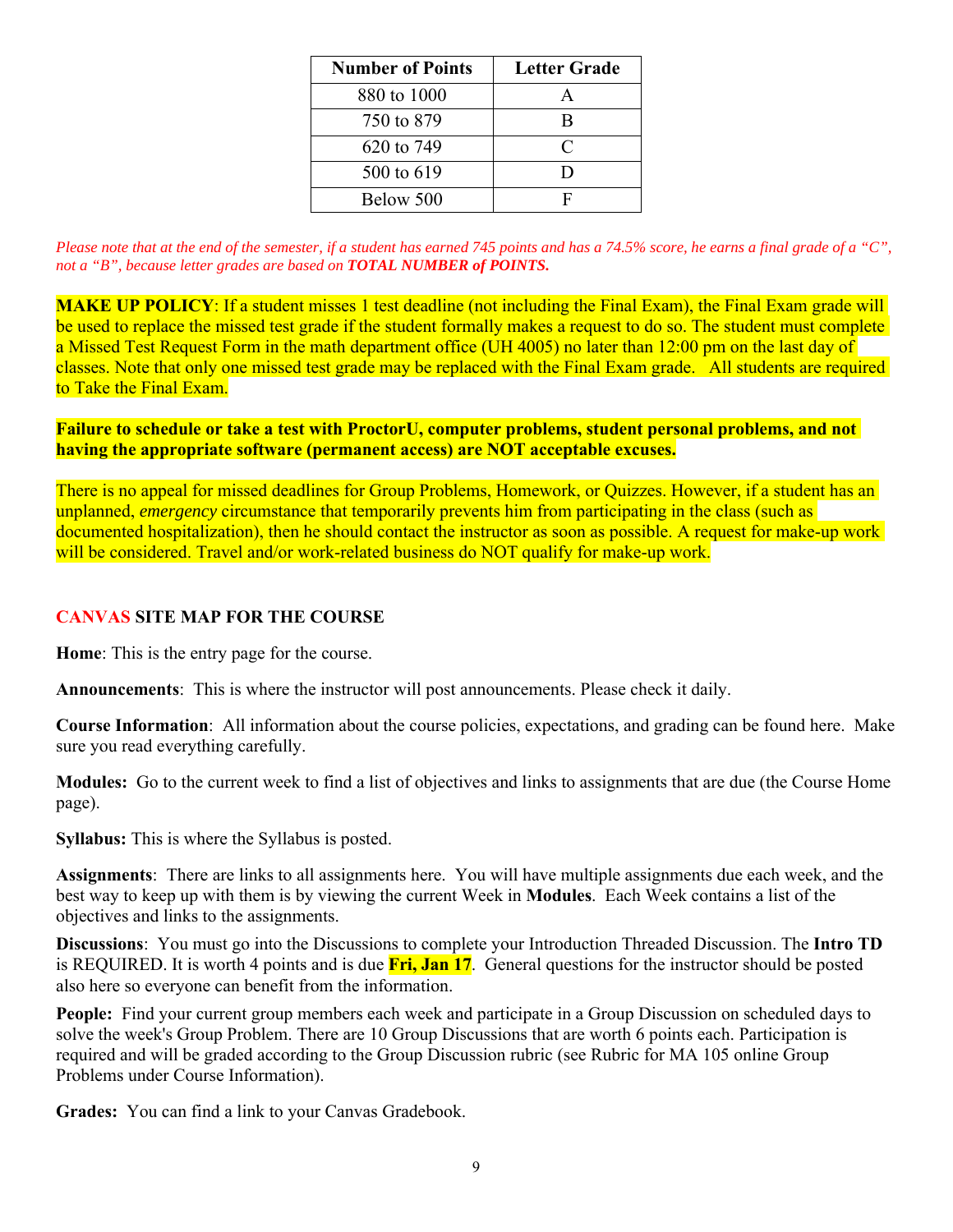**UAB Grade for MA 105**: You can check your status in the course anytime (after the drop/add period) by clicking on the link.

**Quizzes:** Under this tab students access the Lecture Quick Quizzes.

**MyMathLab Plus:** There is a link to BlazerNet to log in to MyMathLabPlus to complete homework, take quizzes, and tests, but students will exit the Canvas platform to access them.

**ProctorU:** There is a link to login to ProctorU to schedule an appointment, test the equipment, and take tests remotely.

**MATH HELP –** The **Math Learning Lab** (**MLL**) in 202 Heritage Hall is available for student use Monday through Friday. Students in this course may use the computers to complete assignments, and they may get assistance from math tutors. Tutors will not solve all of your problems or sit with you for extended periods of time, but they will help guide you so that you can complete your work independently. No appointment is necessary. The hours of operation are Monday through Thursday 9:00am to 7:00pm, and Fridays 9:00am to 2:00pm. Limited hours are available during final exams. The MLL is closed during all holidays and breaks. Go to the math department website and click on student Resources tab for details (http://www.uab.edu/mathematics). Please note that all computer use is monitored in the MLL.

The **University Academic Success Center (UASC)** provides students with a host of free services and resources that include Tutoring and Supplemental Instruction. For more information, go to http://www.uab.edu/students/academics/student-success.

**UAB EMAIL -** All students are required to obtain and use the UAB e-mail address that is automatically assigned to them as UAB students. All official correspondence will be sent ONLY to the @uab.edu address. All students are responsible for ensuring that the correct e-mail address is listed in Canvas by the beginning of Week 1. E-mail is the only way the Course Instructor can, at least initially, communicate with students. It is the student's responsibility to make sure a valid email address is provided. Failure to do so can result in missing important information that could affect the student's grade.

**CLASS SCHEDULE** – The class schedule can be found in Canvas under Course Information.

**STUDENT/FACULTY INTERACTION -** Interaction will take place via e-mail, telephone (in case of emergency), Announcements, Discussion Board, and comments on graded assignments under the Assignments button in Canvas.

The student will participate in this course by following the guidelines set forth in this Syllabus and the Course Schedule, and any additional information provided by the Course Instructor.

Students are expected to remain in regular contact with the Course Instructor and class via Canvas through participation in the Discussion Board and submission of weekly problems. Students are expected to work in assigned groups on the weekly problems, but they must submit individually written papers.

The Course Instructor will communicate on the Canvas Announcement page, Discussion Board, comments on graded assignments under the Assignments button in Canvas, and/ or e-mail. **Personal communication with the instructor should be done through email.** Canvas will be used for student's deliveries of weekly problems.

The Course Instructor will check e-mails daily and will respond to e-mails containing questions, comments, and concerns within 24 to 48 hours on weekdays and 48 hours on weekends.

The Course Instructor will check Canvas daily and will respond to postings (weekly assignments, examinations, discussions, etc.) within one week of receiving.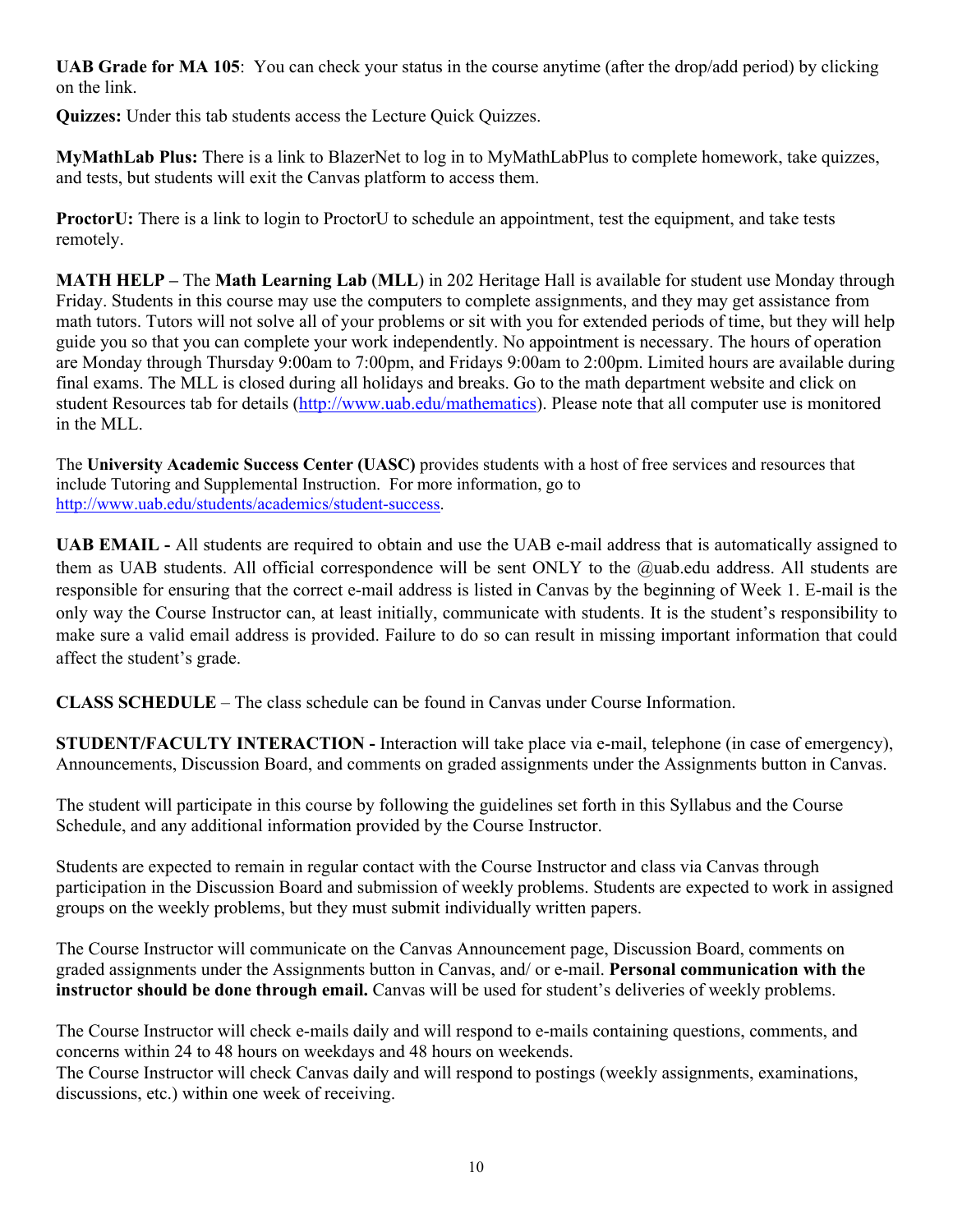Students are encouraged to use the *Discussions* feature **General Questions for the Instructor** on Canvas to ask questions and/or make comments that pertain to this course. This approach will allow all students to benefit from this information.

Comments and scores on graded Problems and Group Discussions will be posted in Canvas. Scores will also be seen under UAB Grade for MA 105. Students are expected to review their grades and comments on Canvas assignment within one week of submitting the assignment.

## **TECHNOLOGY REQUIREMENTS -** Students must have:

- Access to BlazerNet. Students will link to Canvas and MyMathLab Plus here.
- A UAB email account that can be accessed on a daily basis.
- Email software capable of sending and receiving attached files.
- For TESTING, students must use a **computer with a microphone and a web cam**.
- Ability to send a clear image or scan a document and create a pdf (for submitting handwritten work).
- Access to the Internet with a 56k modem or better.
- 64 Mb RAM or better.
- A personal computer capable of running Canvas and MyMathLab Plus. Students who use older or beta browser versions will have compatibility problems with Canvas and MyMathLab Plus.
- Virus protection software, installed and active, to prevent the spread of viruses via the Internet and email. It should be continually updated!
- Internet Access: THIS IS AN ONLINE CLASS. **Students must have access to a working computer and reliable access to the Internet**. Students can use UAB computers in the library or in the MLL, a public library, etc. to ensure they have access, but a private computer with a microphone and web cam is needed for testing. Not having a computer, computer problems, computer crashes, loss of Internet and/or loss of electricity are NOT acceptable excuses for late work, incomplete work, or a request for an assignment deadline extension. **Students are expected to have a back-up plan** in case any of these occur.

**NON-HARASSMENT, HOSTILE WORK/CLASS ENVIRONMENT –** The UAB College of Arts and Sciences expects students to treat fellow students, their Course Instructors, other UAB faculty, and staff as adults and with respect. No form of hostile environment or harassment will be tolerated by any student or employee. In this class we will only use constructive criticism and will work to build a community of lifelong learners.

**HONESTY AND PLAGIARISM -** The awarding of a university degree attests that an individual has demonstrated mastery of a significant body of knowledge and skills of substantive value to society. To ensure this, UAB expects all students to abide by the UAB Academic Honor Code:

### **The UAB Academic Honor Code**

UAB expects all members of its academic community to function according to the highest ethical and professional standards. Students, faculty, and the administration of the institution must be involved to ensure this quality of academic conduct. Academic misconduct undermines the purpose of education. Such behavior is a serious violation of the trust that must exist among faculty and students for a university to nurture intellectual growth and